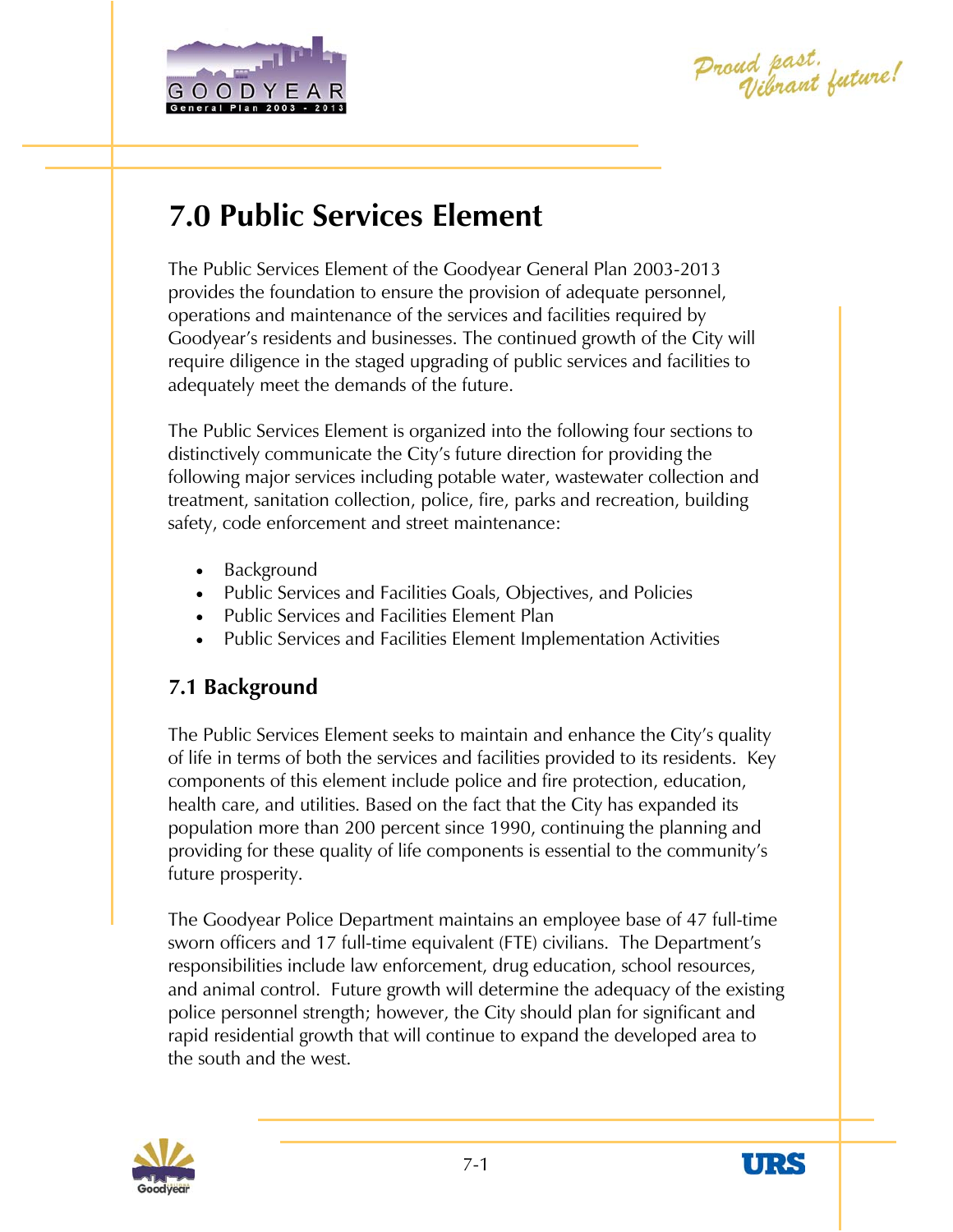

The City's Fire Department currently employs 46 sworn and 5 civilian staff distributed among 4 fire stations. The Department's emergency services role provides assistance including advanced life support, hazardous materials control and mitigation, along with emergency response and fire suppression capability. Additional fire service responsibilities include development related engineering, community education, fire investigation, and enforcement activities to support the mission of fire and life safety for the community. These stations operate as a part of the Valley wide automatic aid program, utilizing the multi-agency, Phoenix-operated system, which dispatches the closest firefighting units to respond to an emergency, regardless of their jurisdiction. In a facility that was completed in the Spring of 2003, fire and police emergency operations were consolidated into a single public safety facility in Estrella Mountain Ranch, providing enhanced coordination and communication, and a higher level of service to the City's residents.

West Valley Medical Center is one of two licensed, 24-hour emergency care facilities in the West Valley (the other facility is located at Luke Air Force Base). The facility is initially a full-service, 74-bed hospital, but will have the expansion potential to provide 200 beds and medical services such as laboratory, diagnostic, and occupational health. Direct access to I-10 and indirect access through the future SR 303 will enable residents short commutes within the planning area.

Goodyear's public education is administered by three elementary districts (Avondale, Liberty, and Litchfield) and two high school districts (Agua Fria and Buckeye). Since 1996, public education in the City of Goodyear has been facilitated through the voluntary Southwest Cities/Schools/Developers Partnership. A unique coalition between the City, the development community and the five school districts has successfully coordinated the need and timing of school facilities with residential growth. The partnership also includes the neighboring Cities of Avondale and Litchfield Park. This group continues to provide timely school services to those who need them. City parks are co-located with school sites whenever possible.

Municipal utility services provided by the City of Goodyear include solid waste removal, a portion of the sanitary sewer, and a portion of potable water needs. The water supply south of Interstate-10 is entirely produced by eight wells located in that portion of the planning area. North of I-10, water service is provided by Alquaquin, a private utility company. Wastewater treatment



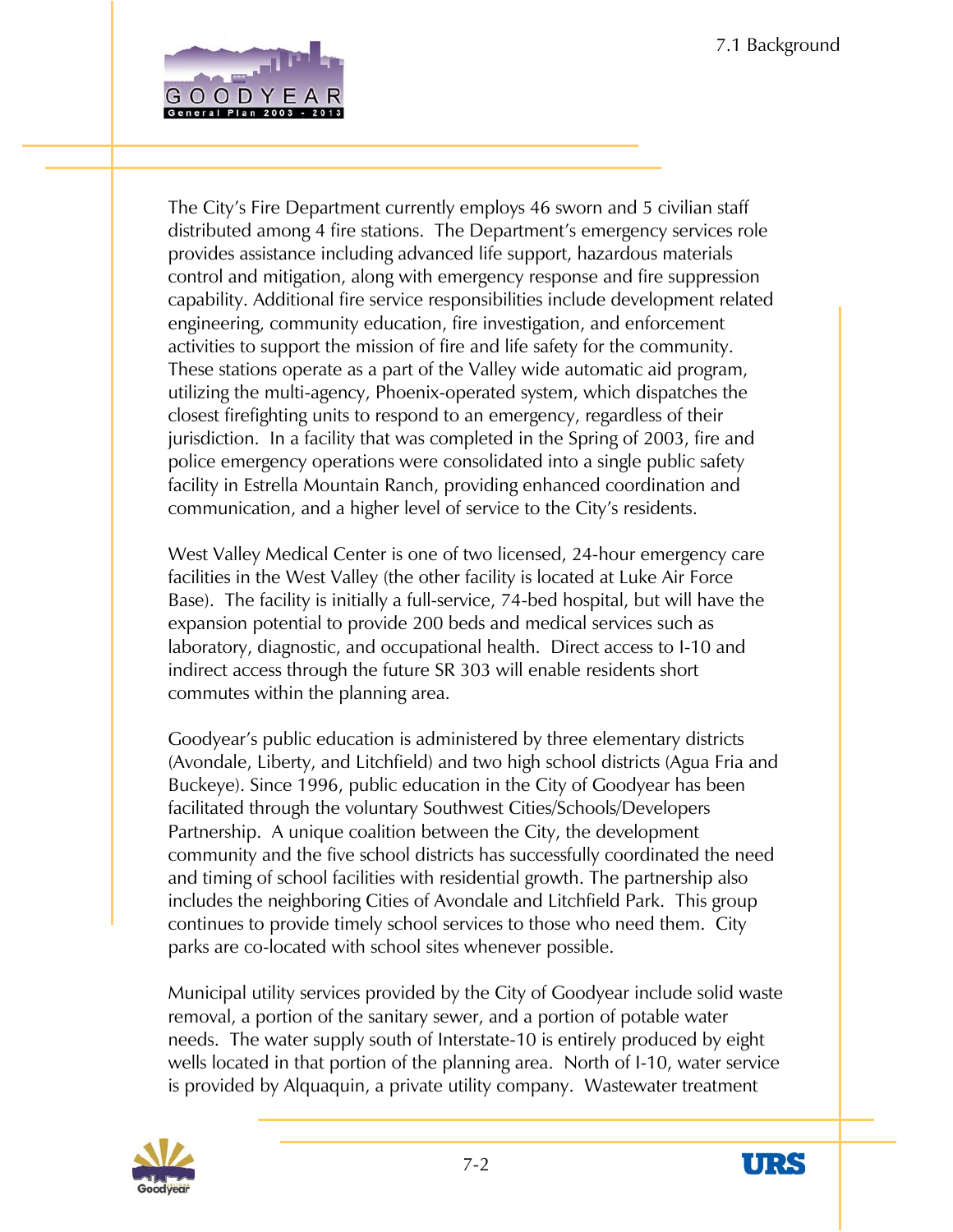7.1 Background



and conveyance needs are provided by the existing collection system that transports the wastewater to the Palm Valley Water Reclamation Facility (WRF) and Goodyear Water Reclamation Facility. The City intends to utilize three additional WRF's in the future to service its expansion in the southern region of the planning area.



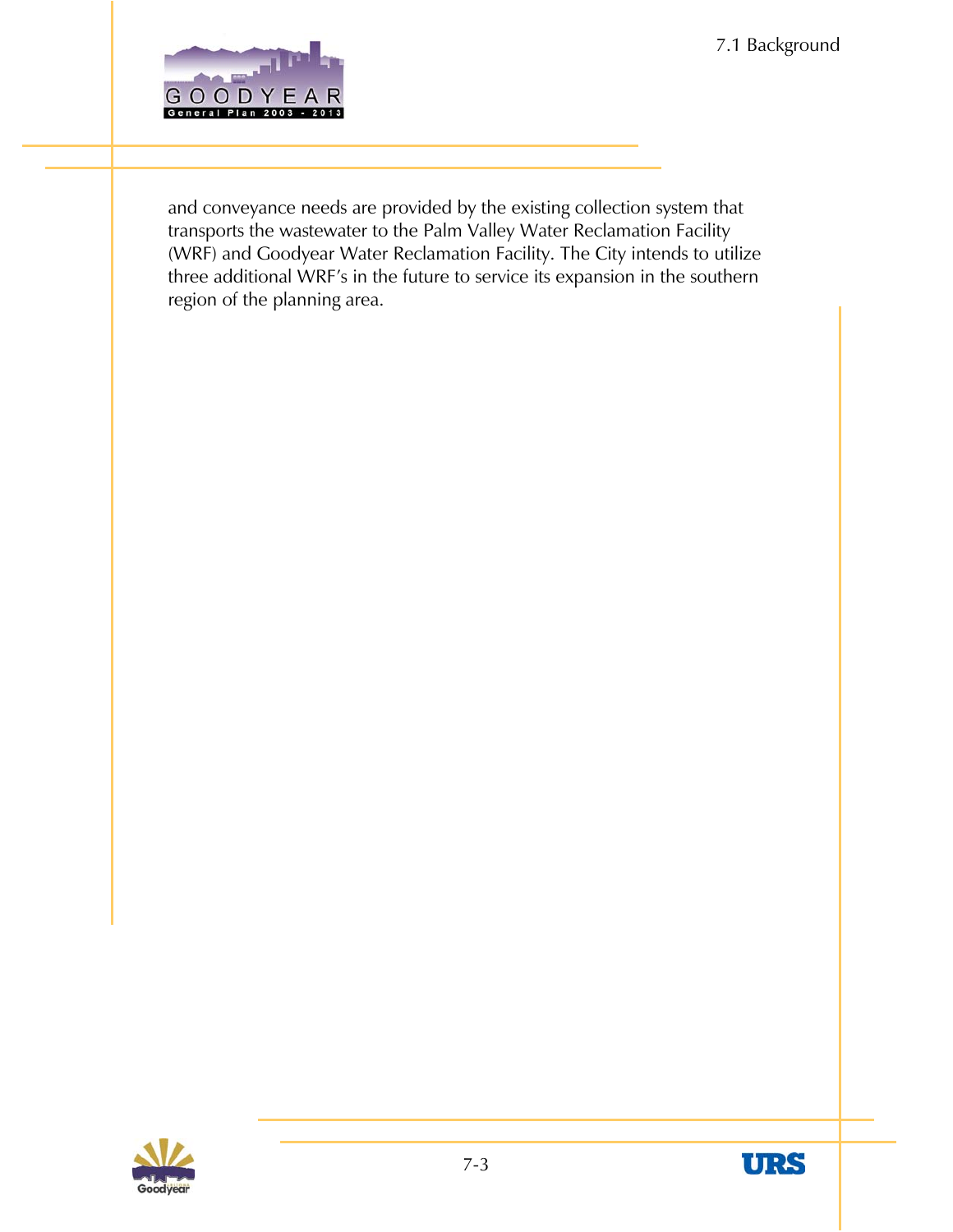

## **7.2 Public Services Goals, Objectives and Policies**

The goals, objectives, and policies presented in the Public Services Element serve as the City's guide to provide desired services and facilities. The presented goals are the result of input from the General Plan Advisory Committee (GPAC), residents of the City, Community Development Department staff, other City Department staff involvement, and URS's professional assessment.

The Public Services goals respond to the following issues:

- To provide public services at the time of development
- To develop appropriate services to minimize community exposure to hazards

The supporting objectives and policies serve as guidelines for implementation activities, which will aid the City in reaching its desired vision.

#### **Goal A: An Effective and Efficient Delivery System of Public and Private Facilities and Services.**

**Objective A-1:** Protect human life and property through public safety and emergency services.

> **Policy A-1a:** The City shall continue to utilize and update the Capital Improvement Program annually to provide timely improvements for both infrastructure and facilities.

> **Policy A-1b:** The City shall continue the strategic and joint location of public safety and service facilities with the private development community to efficiently and responsively serve the community.

**Policy A-1c:** The City shall continue to hire, train, and retain knowledgeable and skillful personnel and to serve the needs of its existing and future citizens.



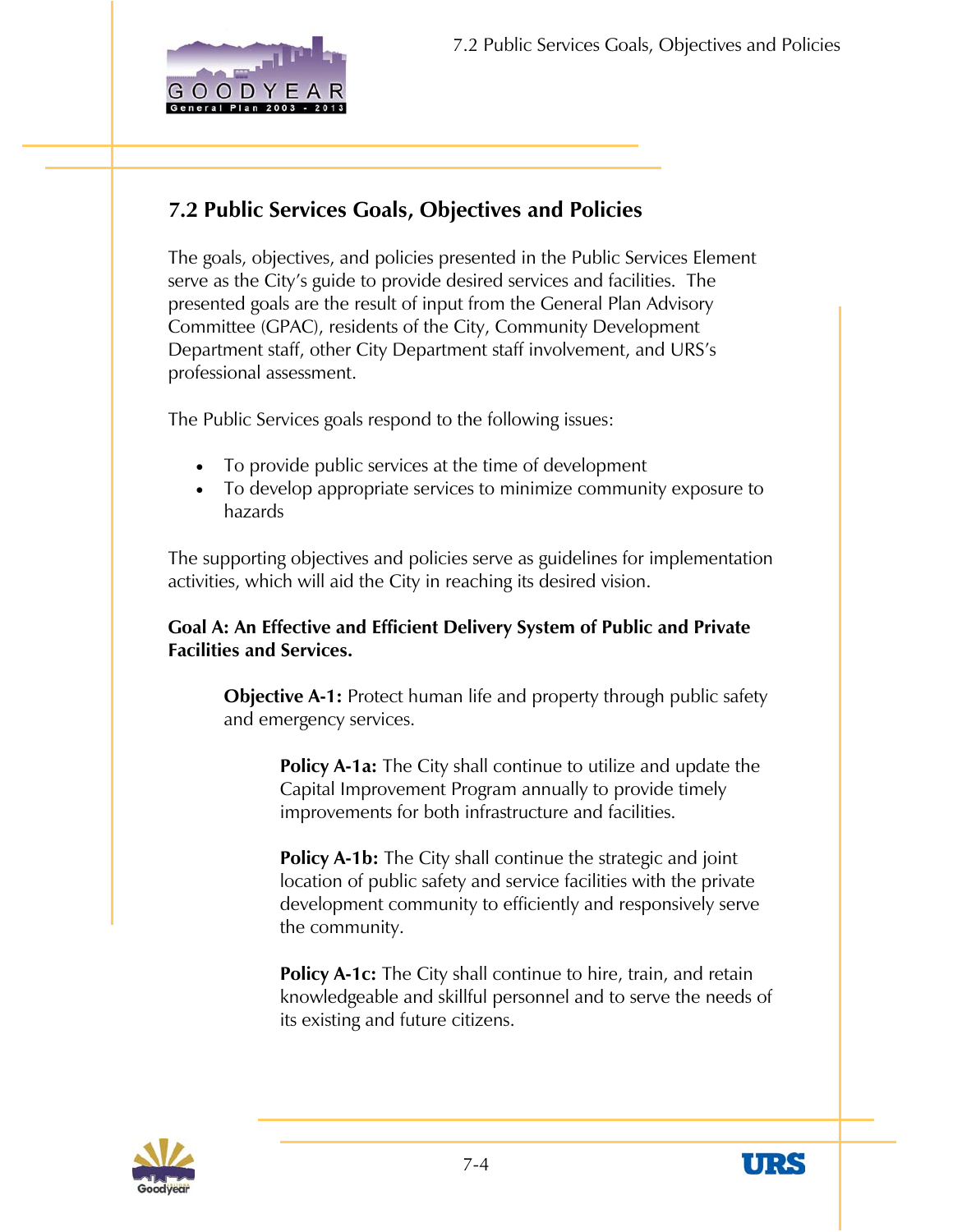

**Policy A-1d:** The City shall strive to achieve a four-minute response time for fire and medical related emergency services according to response standards established by the City.

**Policy A-1e:** The City shall strive to achieve a seven-minute response time for calls for police related emergency services.

**Policy A-1f:** The City shall identify Wildland/Urban Interface Zones with specific criteria to mitigate the threat of fire.

**Policy A-1g:** The City Fire and Police Departments shall continue to conduct educational programs to enhance public safety knowledge.

**Policy A-1h:** The City shall coordinate the funding and staffing of temporary fire stations to maintain four-minute response times within new developing areas.

**Policy A-1i:** The City shall work to expand and enforce the single family residential sprinkler ordinance and provide education to assure safety of property and the public.

**Policy A-1j:** The City shall continue to support Crime Prevention Through Environmental Design (CPTED) principles.

**Policy A-1k:** The City will maintain and enforce a nationally recognized fire code to provide the highest levels of safety for its citizens and firefighters.

**Objective A-2**: Manage the City to provide consistent, high quality, affordable service to its citizens.

> **Policy A-2a:** The City shall re-evaluate and adopt performance indicators for its major services.

**Policy A-2b:** The City shall maintain responsive customer service to its citizens.



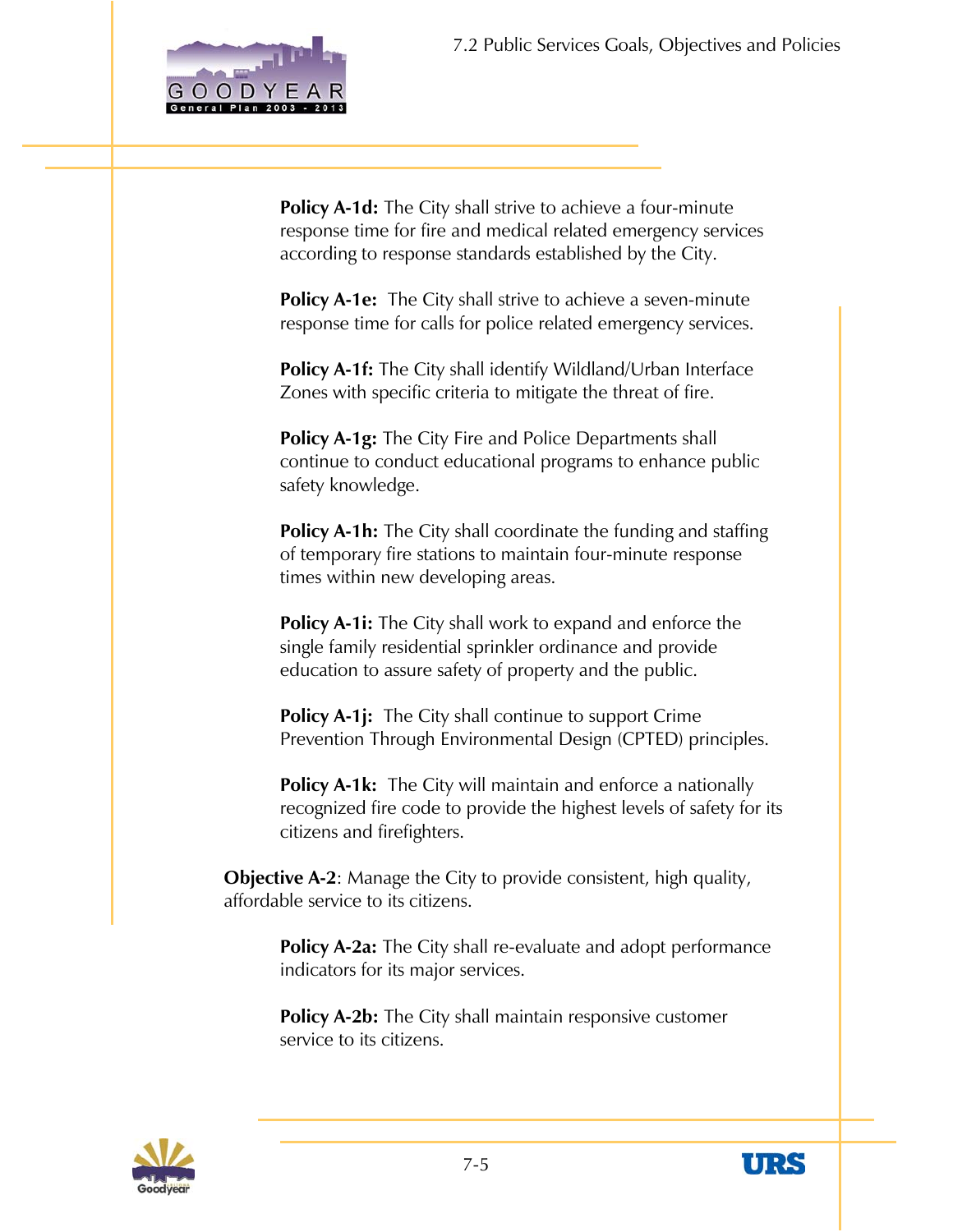

**Policy A-2c:** The City shall ensure that adequate and efficient City facilities are available at the time of development to serve its citizens.

**Objective A-3:** Ensure that existing and future residents have an educational foundation for success that improves the local, regional, state, and global marketplace.

> **Policy A-3a:** The City shall coordinate with the Maricopa County Library District to site the Southwest Valley Regional Library at the City Center.

**Policy A-3b:** The City shall coordinate with primary, secondary, and post-secondary (specifically Estrella Mountain Community College) educators to prepare students for professional or vocational careers within the planning area.

**Policy A-3c:** The City shall investigate a potential partnership between high schools, colleges and the business community to allow students opportunities for internships and part-time employment.

**Policy A-3d:** The City shall work to site a southwest valley satellite facility of Arizona State University and/or locate a post secondary educational institution within the planning area that offers curriculum to achieve community economic objectives.

**Objective A-4:** Strive for regional educational excellence.

**Policy A-4a:** The City shall partner with its public school districts and business community to foster teacher recruitment/retention strategies.

**Policy A-4b:** The City shall coordinate with the public school districts to develop a community scholarship program.

**Policy A-4c:** The City shall partner with Estrella Mountain Community College to facilitate a high school "tech-prep"



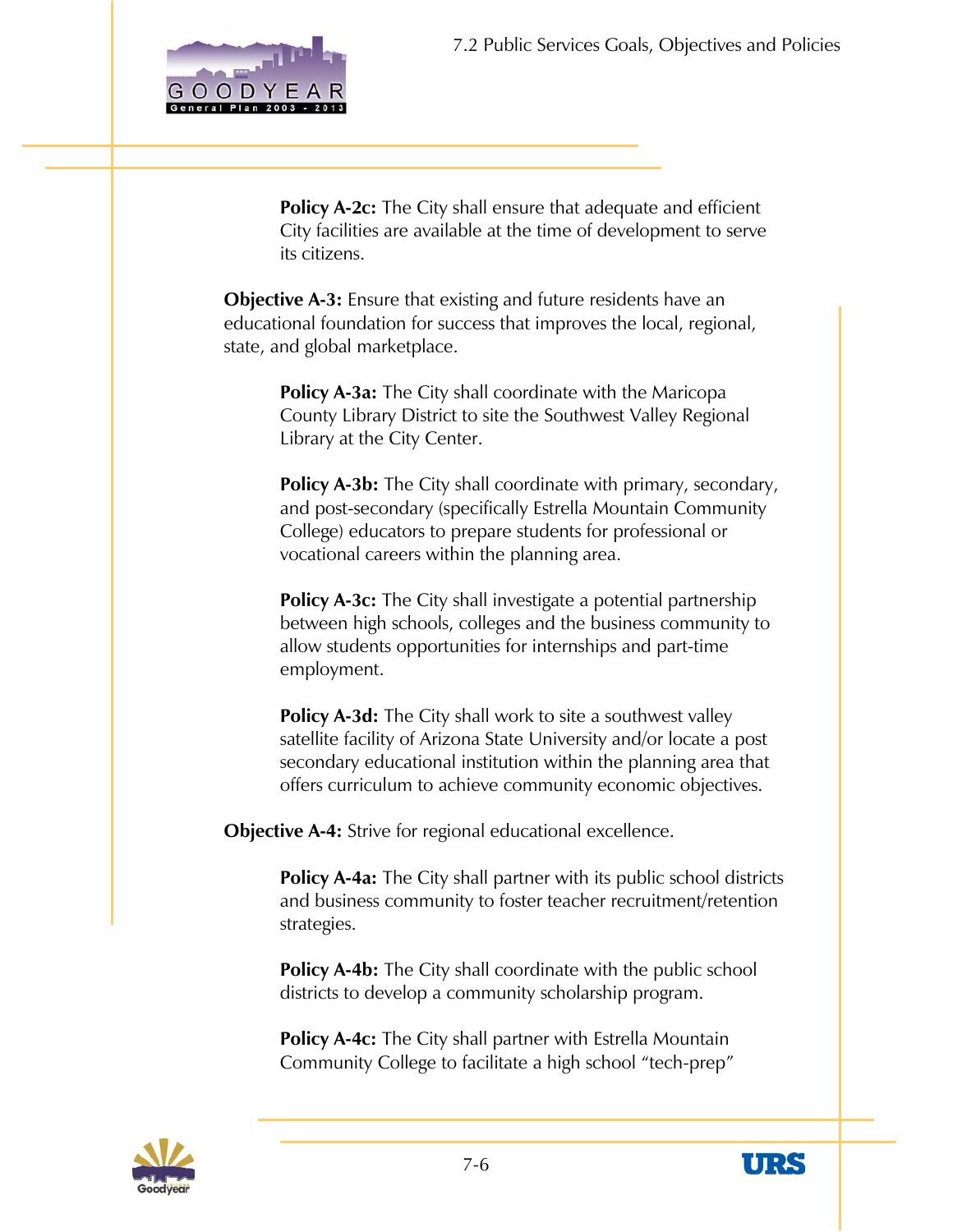

program as well as outreach education for vocationally oriented students.

**Policy A-4d:** The City shall partner with and support the organization and enhancement of the West Valley Institute of Technology (WVIT) program.

**Objective A-5:** Coordinate with private utility providers to promote compatible land uses through the enhancement of their facilities and services.

> **Policy A-5a:** The City shall be an active participant with private utilities on new projects to ensure that the utilities' plans are compatible with the City's most current land use/zoning plans.

**Policy A-5b:** The City shall coordinate communications with utility providers to ensure ongoing and timely disclosure of proposed or newly approved projects to affected stakeholders.

**Policy A-5c:** The City shall require the homebuilding and development community to review updated utility plans, and require that any approved projects be disclosed in their respective plans.

**Policy A-5d:** The City shall coordinate with the private utility provider(s) to locate signage along approved future transmission corridors (i.e., natural gas, electricity) and facility sites (i.e., generating station, receiving station, substation etc.).

**Policy A-5e:** The City shall aggressively facilitate the provision of enhanced fiber optic facilities to connect existing and potential residential, employment, and public facility uses.

**Policy A-5f:** The City shall continue to use Geographic Information System (GIS) and other technologies for mapping utility and infrastructure, and will update this information on a regular basis. In addition, the City shall have available for public review at least one paper copy in a City facility.



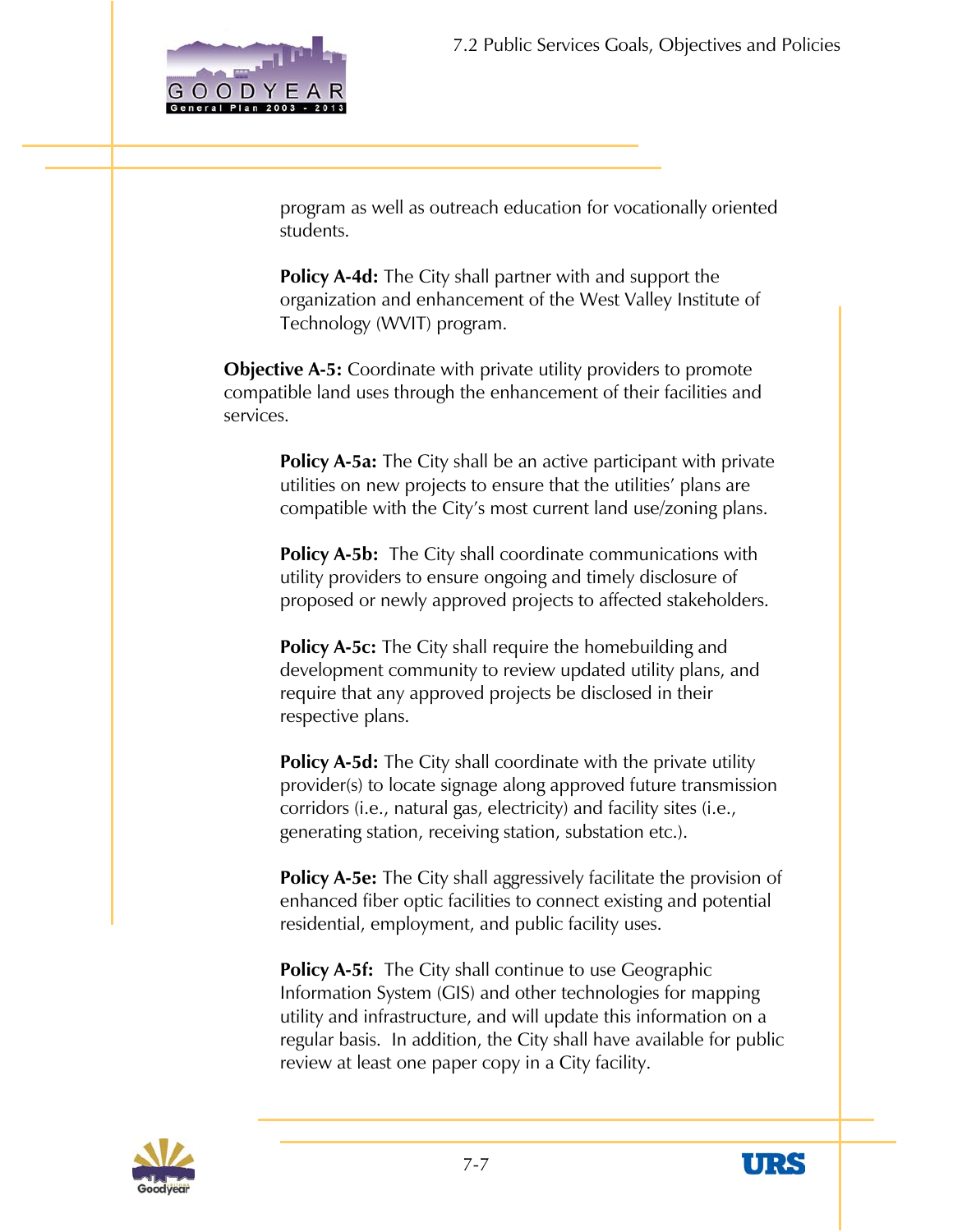

**Objective A-6:** Adequately collect and dispose of solid waste.

**Policy A-6a:** The City shall critically evaluate the economic and community benefits and constraints of a regional solid waste transfer station located within its planning area.

**Policy A-6b:** The City shall continue to evaluate the benefits of using existing solid waste landfill sites and the anticipated cost and transportation efficiencies with proximate future sites.

**Policy A-6c:** The City shall partner with neighboring communities to initiate and maintain a curbside recycling program, when economically feasible and/or financially supported by the community, to divert appropriate materials from transportation to landfill facilities.

**Policy A-6d:** The City shall evaluate alternatives and use of technology to improve service delivery of water and wastewater collection and treatment.

#### **Goal B: A Desired Level of Community Services for Existing and Future Customers.**

**Objective B-1:** Enhance its existing levels of service for existing and future municipal services and facilities.

> **Policy B-1a:** The City shall continue to measure and enhance its level of service for public facilities on an annual basis.

**Policy B-1b:** The City shall update its Capital Improvement Program for services and facilities desired through enhanced funding.

**Policy B-1c:** The City shall continue to keep infrastructure expansion ahead of growth.



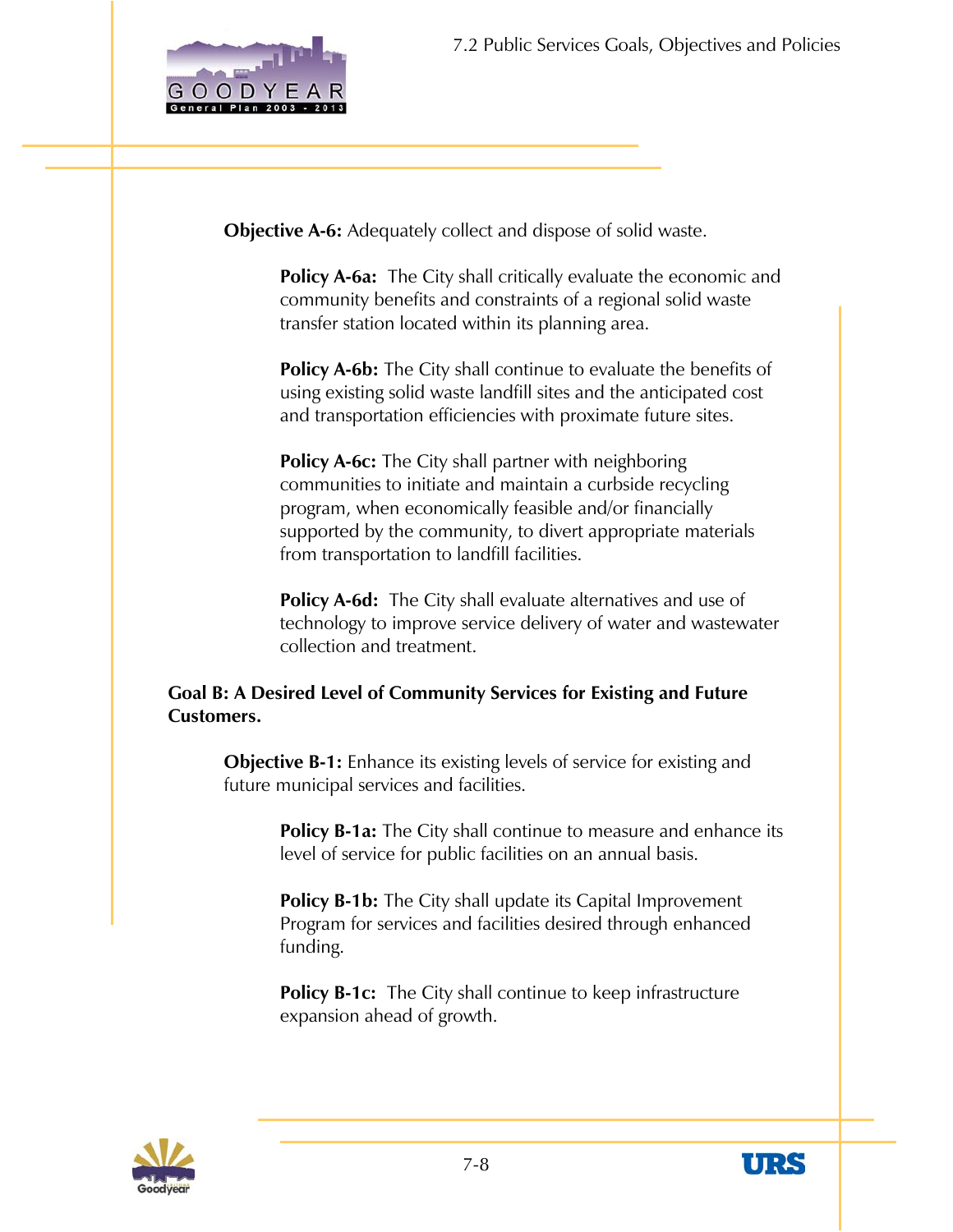

**Policy B-1d:** The City shall continue to require that new development pay for additional service demands generated by growth.

**Policy B-1e:** The City shall survey its customers on an annual basis to measure its provision of services and facilities.

**Objective B-2:** Develop public safety and local government training facilities to ensure the highest levels of employee performance.

> **Policy B-2a:** The City shall conduct a needs analysis for a training facility.

> Policy B-2b: The City shall identify and mitigate land use impacts of the proposed facility.

**Policy B-2c:** The City shall conduct a site search to maximize operational efficiencies and minimize land use conflicts.

#### **Goal C: A High Quality System of Transmission and Conveyance of Potable and Non-Potable Water.**

**Objective C-1:** Ensure adequate water supply for fire protection, suppression, and pressure needs.

> **Policy C-1a:** The City shall update its adopted Water and Wastewater Plan in 2003 based on the land uses established in the Land Use Plan.

**Policy C-1b:** The City shall continue to utilize and update, as necessary, its adopted engineering design standards.

**Policy C-1c:** The City will utilize and update, as necessary, its adopted codes to ensure the safety of new construction and renovation projects.

**Policy C-1d:** The City shall identify alternatives to improve its Insurance Services Office (ISO) ratings to protect residential and non-residential land uses from the threat of fire.



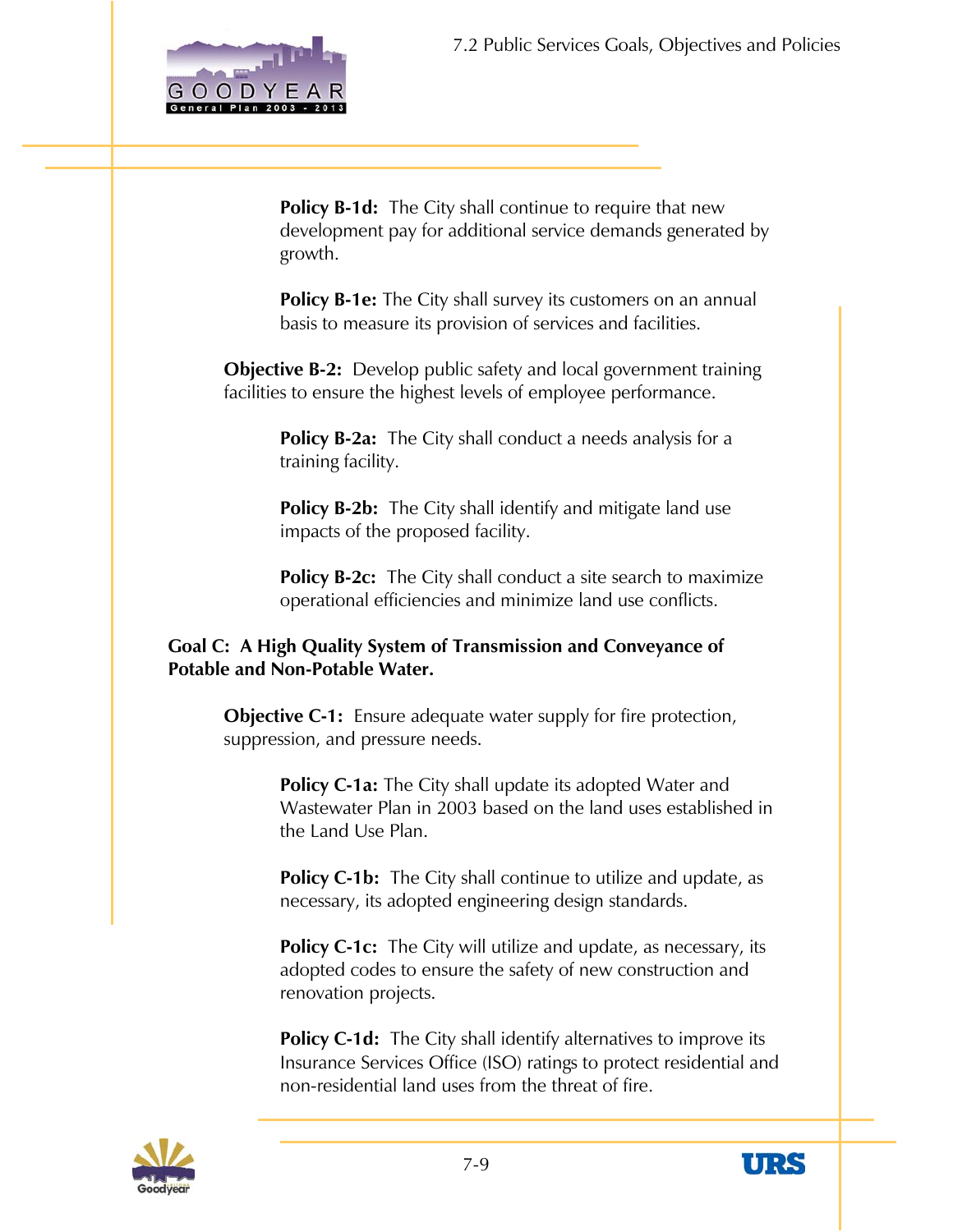

**Objective C-2:** Secure critical infrastructure and support services for a safe community.

**Policy C-2a:** The City will review and update, as necessary, its Emergency Operations Plan (EOP) to assure readiness and rapid response to man-made and natural threats.

**Policy C-2b:** The City shall prepare and adopt a Communications Plan establishing a formal notification process to enhance citizen awareness and education of the City's EOP.

**Policy C-2c:** The City shall critically review its plans for secure public services and facilities.

**Policy C-2d:** The City shall develop access standards for public safety emergency response systems and personnel.

**Policy C-2e:** The City shall implement target-hardening measures to protect critical infrastructure and facilities from acts of terrorism and other disaster events.

**Policy C-2f:** The City shall coordinate its emergency planning operations with the Maricopa County Department of Emergency Management, Arizona Department of Public Safety, Arizona Department of Corrections, West Valley Hospital, West Valley Medical Center, Luke Air Force Base, ambulance service providers, neighboring communities, and citizen groups.

**Policy C-2g:** The City shall explore the potential to consolidate facilities and partner with other governmental, non-profit and for-profit service providers for the development of future city hall, library, public works and public safety functions.



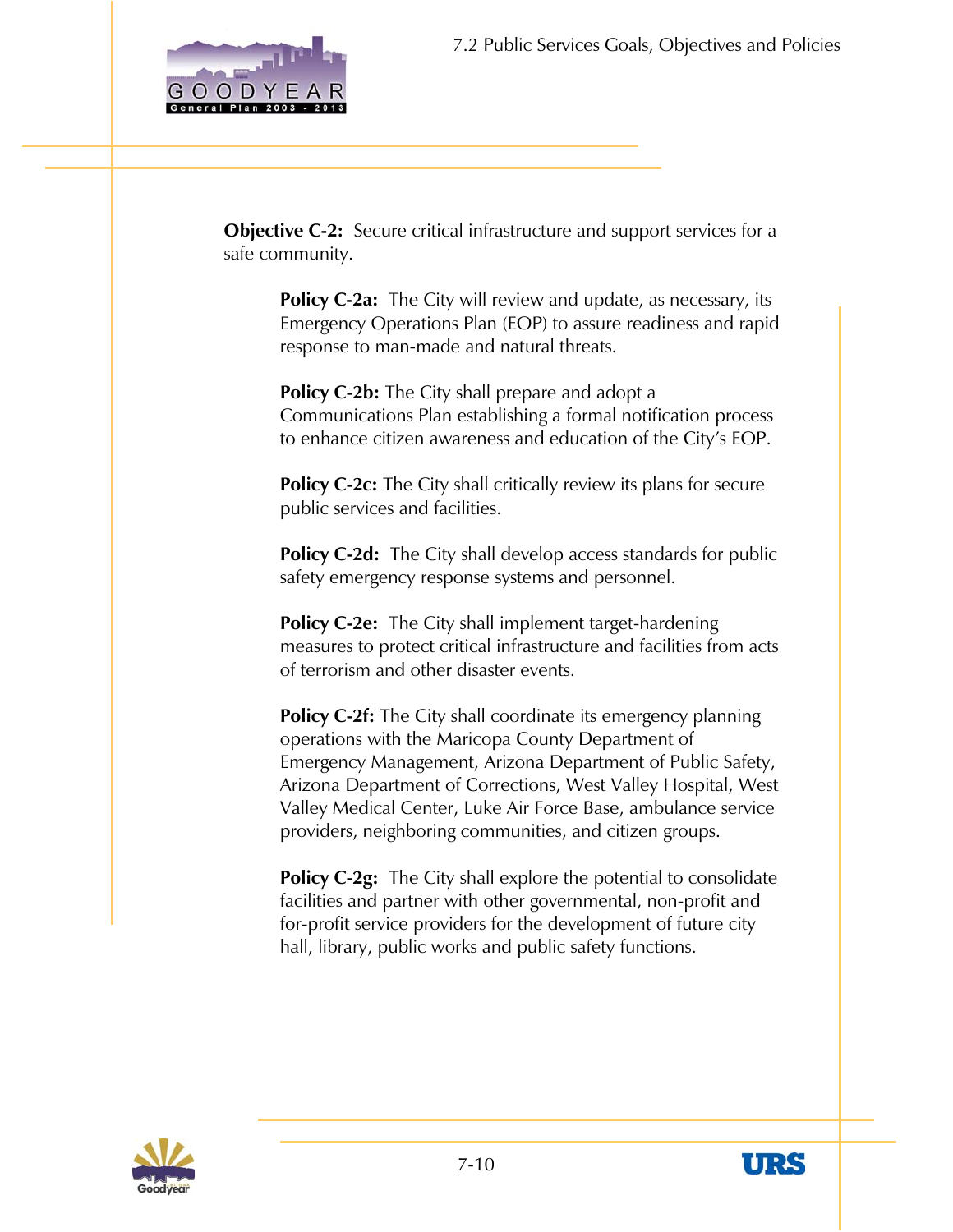

During the next 10 years, it is anticipated that Goodyear will add approximately 61,100 residents, which will significantly impact the City's services, schools, and other municipal facilities. The linear form of the planning area will prove to be a challenge when providing services to City residents as show on Figure 7-1, *Community Facilities*.

#### **Police**

Personal safety has always been a priority of the City. The City is proud to have one of the lowest crime rates of any City in the valley. The City currently provides adequate protection for residents north of the Gila River. Goodyear's continued growth, however, will undoubtedly bring more challenges and demands to the City's Police force. Based on the population projection of 97,200 residents forecast to reside in the City by 2013, the department will have to critically evaluate its personnel needs based on the mix of land uses and its reporting and tracking systems. Future station locations are easily determined based on the defined grid street pattern. However, south of the river, where a curvilinear street design has developed, station locations will require additional analysis to assure that the recommended seven-minute response times are consistently achieved.

The City should continue to promote joint use locations for police and fire facilities to minimize costs, while providing a community presence and reduced response times. The City's first co-located facility opened in the Spring of 2003 in Estrella Mountain Ranch.

#### **Fire**

Goodyear's continued growth will demand an increased amount of protection from the threat of fire. The projected 2013 population will require 107 additional fire department personnel to serve the community based upon the existing staffing of 1.75 personnel per 1,000 residents. The buildout population of 389,500 residents will require the department to critically assess its needs based on the pace of future growth; the desire to provide a fourminute response time; fire protection and building design for firefighter and public safety; and the mix of land uses within the planning area.



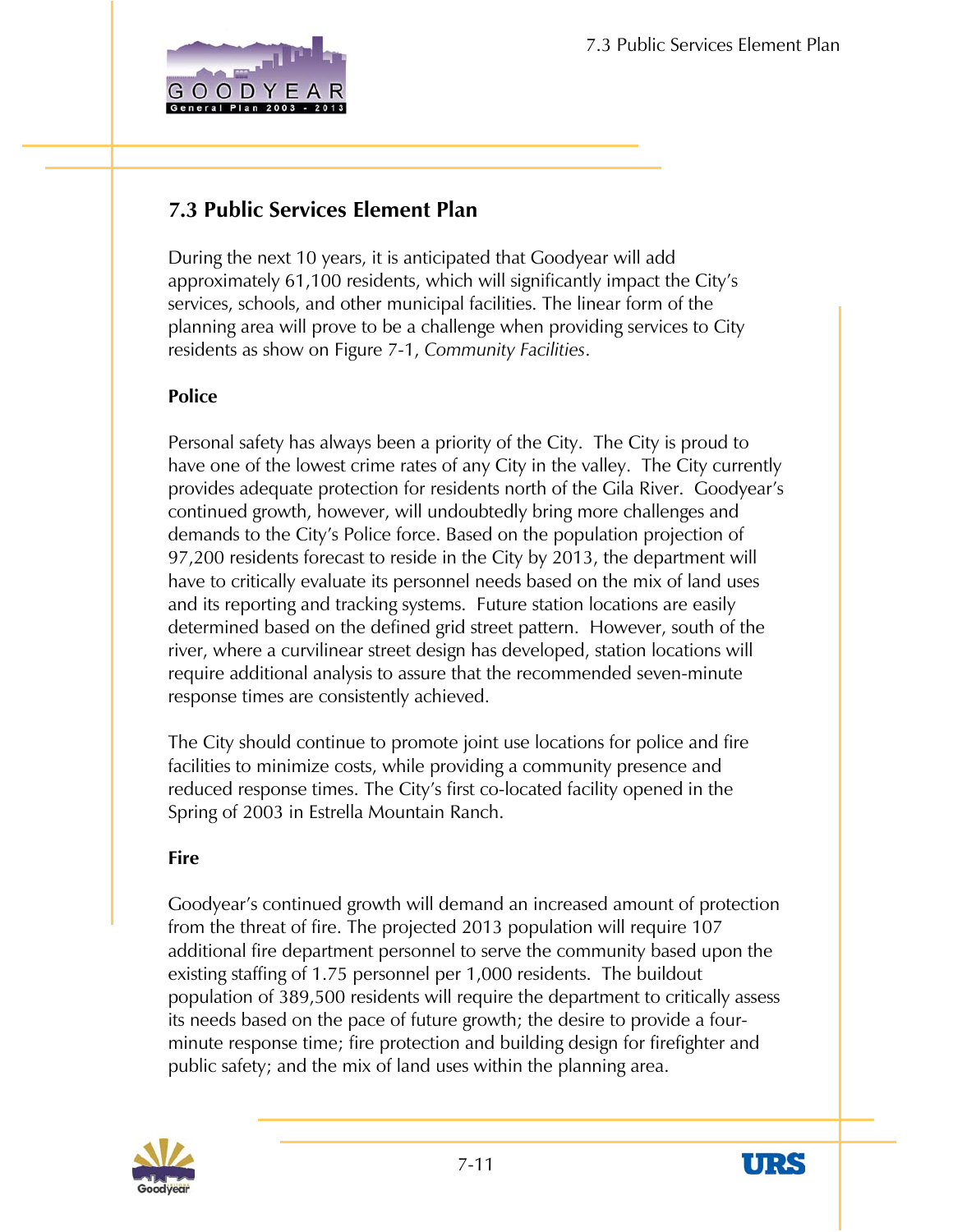

The City has identified 16 conceptual sites for future fire station locations. These approximate locations include (but are not limited to):

- PebbleCreek Parkway and Clubhouse Drive
- Indian School Road and 178<sup>th</sup> Avenue
- PebbleCreek Parkway and McDowell Road
- Citrus Road and Van Buren Street
- Sarvial Avenue and Yuma Road
- Citrus Road and Broadway Road
- Estrella Parkway and Broadway Road
- Estrella Parkway and Baseline Road
- Cotton Lane and Baseline Road
- Citrus Road and Beloat Road
- Ray Road and 184<sup>th</sup> Avenue
- Queen Creek Road and  $167<sup>th</sup>$  Avenue
- Narramore Road and 159<sup>th</sup> Avenue
- Riggs Road and 151<sup>st</sup> Avenue
- Estrella Parkway and Williams Field Road
- Rainbow Valley Road and  $\frac{1}{2}$  mile section road alignment

#### **City Administration**

As the City of Goodyear continues to expand in land area, population and employment, the demand on its administrative services will continue. City departments anticipated to be impacted by future growth include Public Works, Planning and Zoning, Engineering, Economic Development, and Building Safety. The City employs a total of 160 personnel (not counting fire and police personnel) producing an existing LOS of five personnel per 1,000 residents. The 10-year population forecast will require 153 additional nonfire/police employees by the year 2013.

The increase in personnel will inevitably increase the demand for administrative space. The size of the existing City Hall (35,000 sf) was built in 2001 and is currently 9,700 sf larger than the generally recommended LOS standard of 800 sf per 1,000 residents. The current City Hall was built with a five-year lifespan, after which the majority of City Administration offices would relocate to a new facility, potentially at the City Center. By the year 2013, City Hall will need to more than double in size to 74,200 sf.



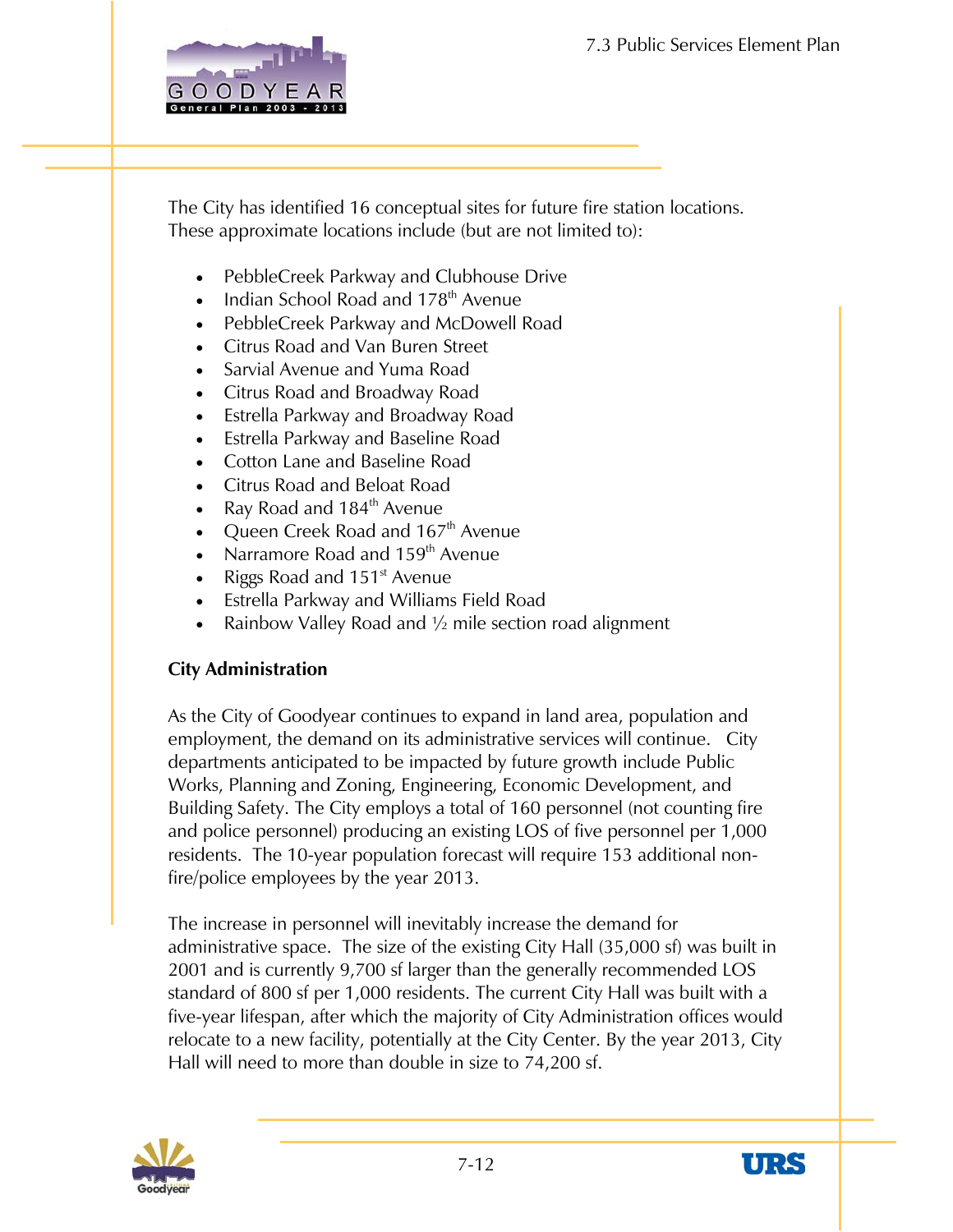

**Figure 7-1 Community Facilities** 



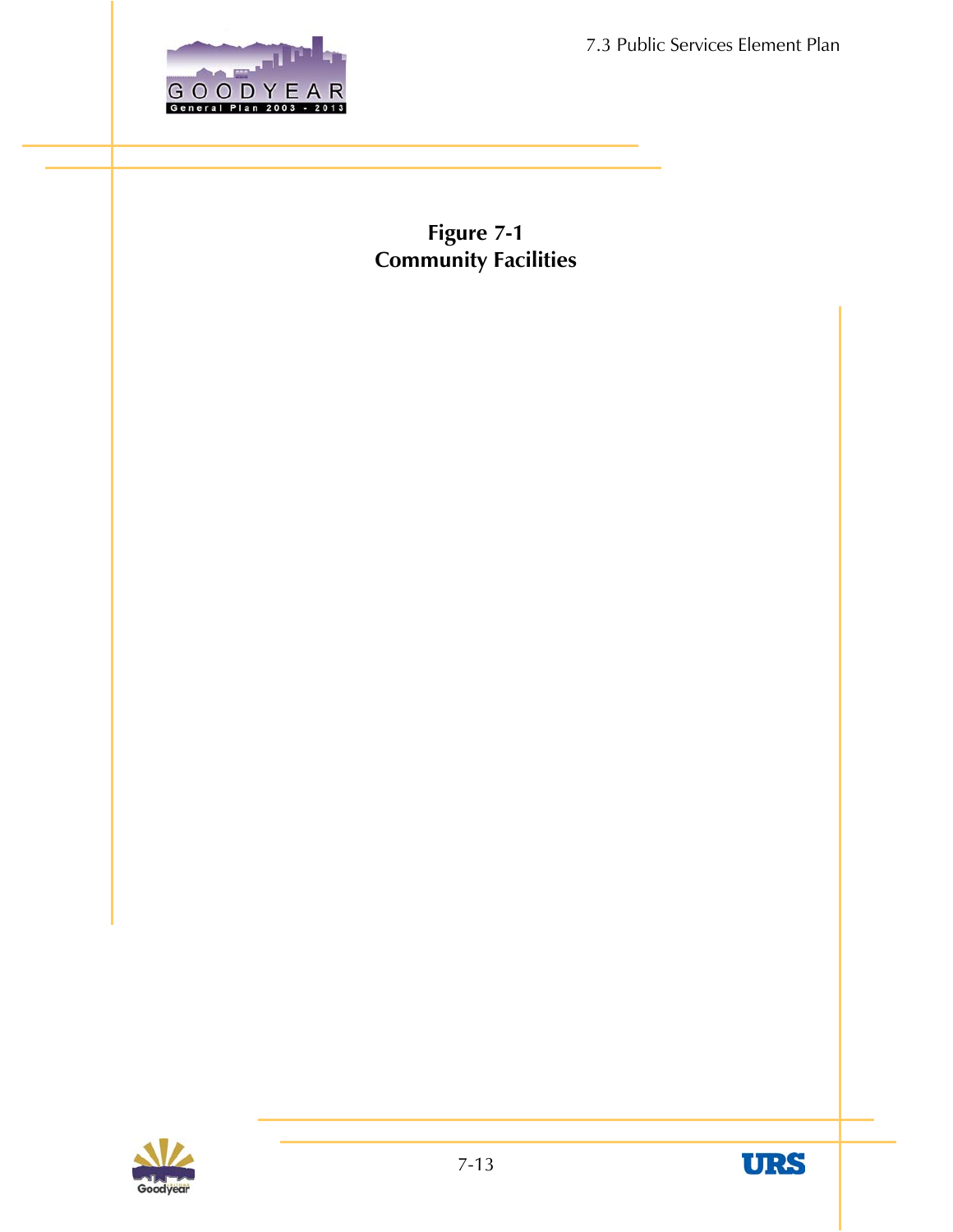

#### **Schools**

Goodyear is not directly responsible for the administration of public education within the planning area, but very early in its development, the City understood the key role that educational facilities provide in the creation of a high quality community. The City's leadership role in the 1996 Southwest Cities/Schools/Developers Partnership agreement has created a solid foundation that continues today. The compact is a voluntary partnership that provides standard specifications and timing for the development of schools and adjacent facilities (i.e., parks). Table 7.1, *School Facility Design Guidelines*, identifies the general requirements for school facilities located within the planning area.

|                              | Elementary            | Middle                | High School           |
|------------------------------|-----------------------|-----------------------|-----------------------|
| <b>Guideline</b>             | School                | School                |                       |
| Square Feet per Student      | 100                   | 110                   | 150                   |
| <b>Site Requirements</b>     | 20 Acres <sup>a</sup> | 20 Acres <sup>p</sup> | 40 Acres <sup>c</sup> |
| <b>Enrollment Capacities</b> | 700-800               | 800-1,000             | 1,200-1,800           |

**Table 7.1 School Facility Design Guidelines** 

Notes:

a-Net minimum, inclusive of 5 acres of adjacent park space. b-Net minimum, preferably 30 acres. c-Net minimum, preferably 50 acres.

Source: City of Goodyear; November 2002

he existing compact is predicated on the fact that schools should be built on T an "as-needed" basis, which is dependent upon the existing capacity or facility timing of the impacted school district. The compact also states that the school facilities should be located adjacent to joint-use opportunities with City or Homeowner Association (HOA) parks and libraries as well as recreational organizations.

Two methodologies were used to project future school needs within the approximately 91 percent of capacity, while high schools were operating at 96 planning area. In 2002, the City's existing K-8 schools were operating at percent of capacity. The five school districts would like schools to operate at 85 percent of capacity, which assures efficiency and proper student/teacher



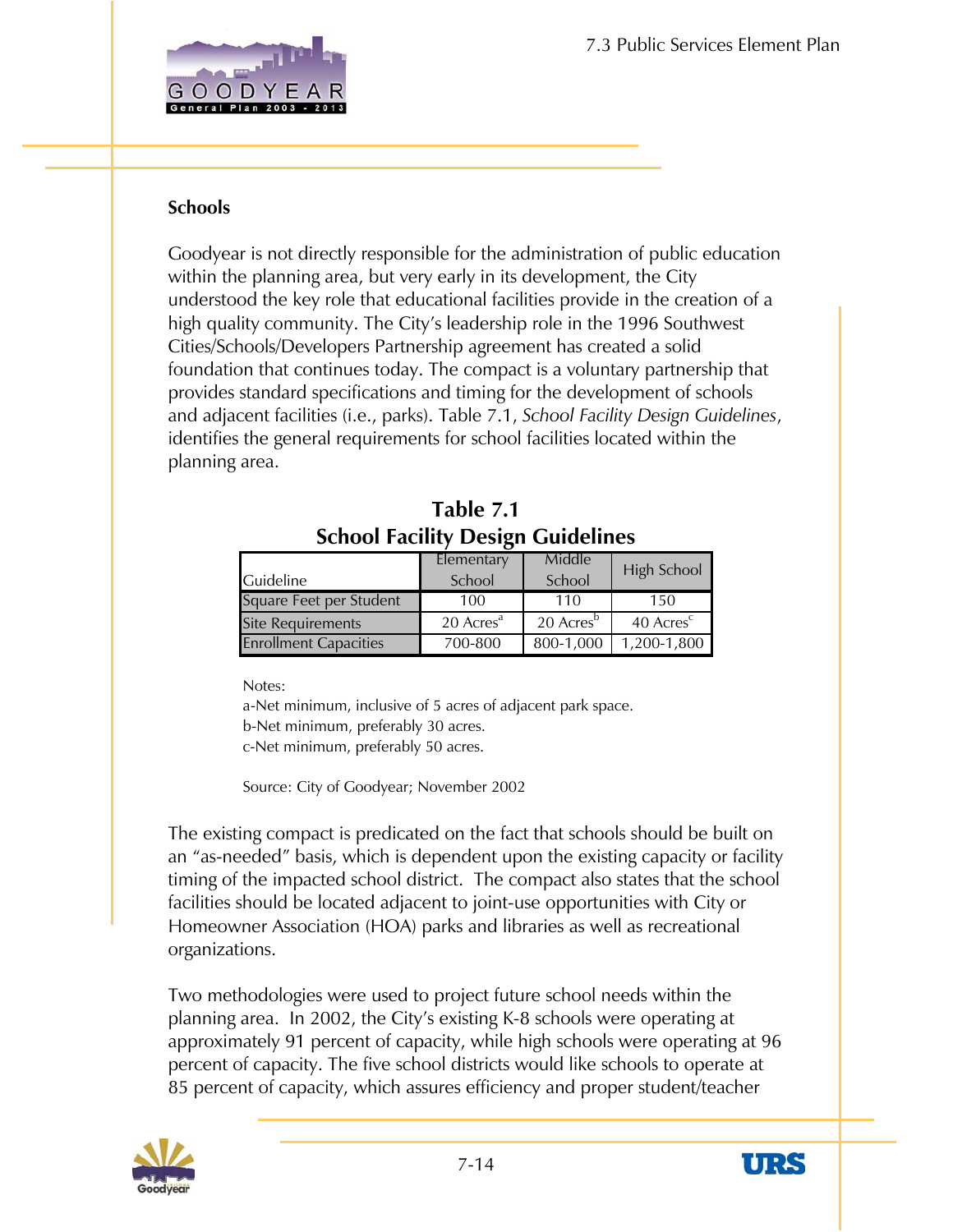

ratios and adequate classroom interaction. However, in considering the existing LOS, an increase of approximately 1/3 (0.3) of a school facility wo uld be needed within the planning area to accommodate the district's desire to operate at a lower capacity for the existing and future population. It should b e noted that the boundaries of the school districts do not coincide with the boundaries of the planning area. The phased opening of Estrella Foothills High School (i.e., 2002-2005) will assist in alleviating the deficiency at the high school level as well as short-term student load growth.

#### **ublic Utilities P**

he City of Goodyear provides potable and non-potable water and T wastewater treatment to a portion of its planning area, and provides the a majority of potable water generation and delivery service to planning are groundwater extracted from eight wells located throughout the City. Potable continually evaluating its sources and quality of potable water to comply with residents. Currently, City customers are provided exclusively with water is transmitted through an interconnected distribution system and stored in large reservoirs to serve the needs of its pressure zones. The City is the provisions of the 1980 Groundwater Management Act (GMA) in transitioning to renewable supplies.

he City of Goodyear provides sewer collection, treatment, and reuse service T Goodyear and the Corgett Basin Water Reclamation Facilities (WRF) serve the developed portions. The Goodyear, future Cotton Lane/Gila River WRF and to the developed portions of the planning area south of I-10. Presently, the developed portions of Goodyear south of I-10. North of I-10, Alquaquin and the Palm Valley Water Reclamation Facility serve the majority of the the two Palm Valley facilities will adequately serve the anticipated buildout population (114,100) located north of the Gila River.

he projected buildout population south of the Gila River is anticipated to T buildout population of approximately 275,400, two additional WRF facilities demand as shown on Figure 7-2, *Sewer Facilities*. The Rainbow WRF, located expected to be completed in 2004 and will initially treat 1.0 mgd. However, future planned expansion of the facility will bring its capacity to 7.0 mgd. The nearly double the number of residents who live north of the river. At a are anticipated to accommodate residential and employment generated south of the Pecos Road alignment and east of Rainbow Valley Road, is



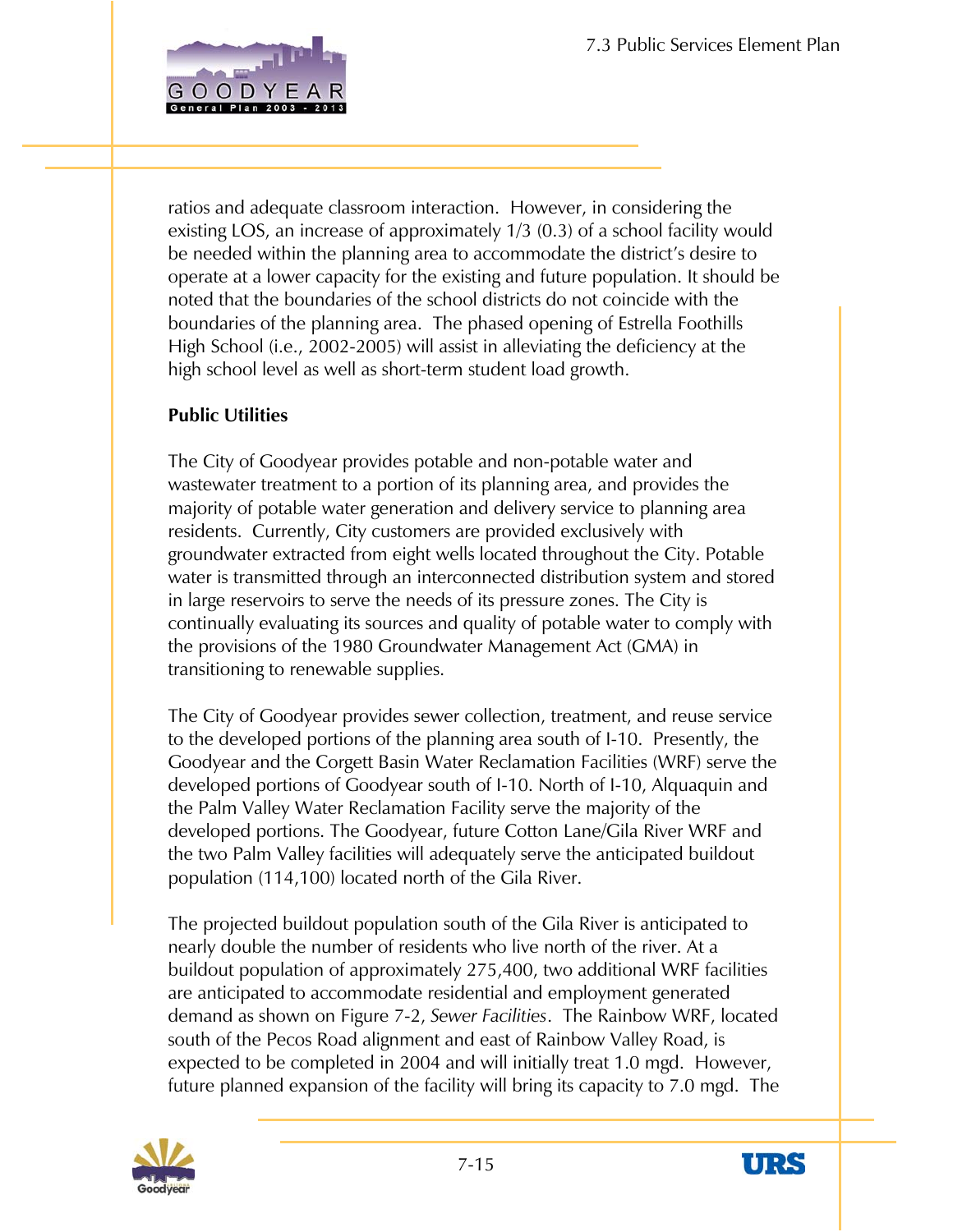

**Figure 7-2 Sewer Facilities** 



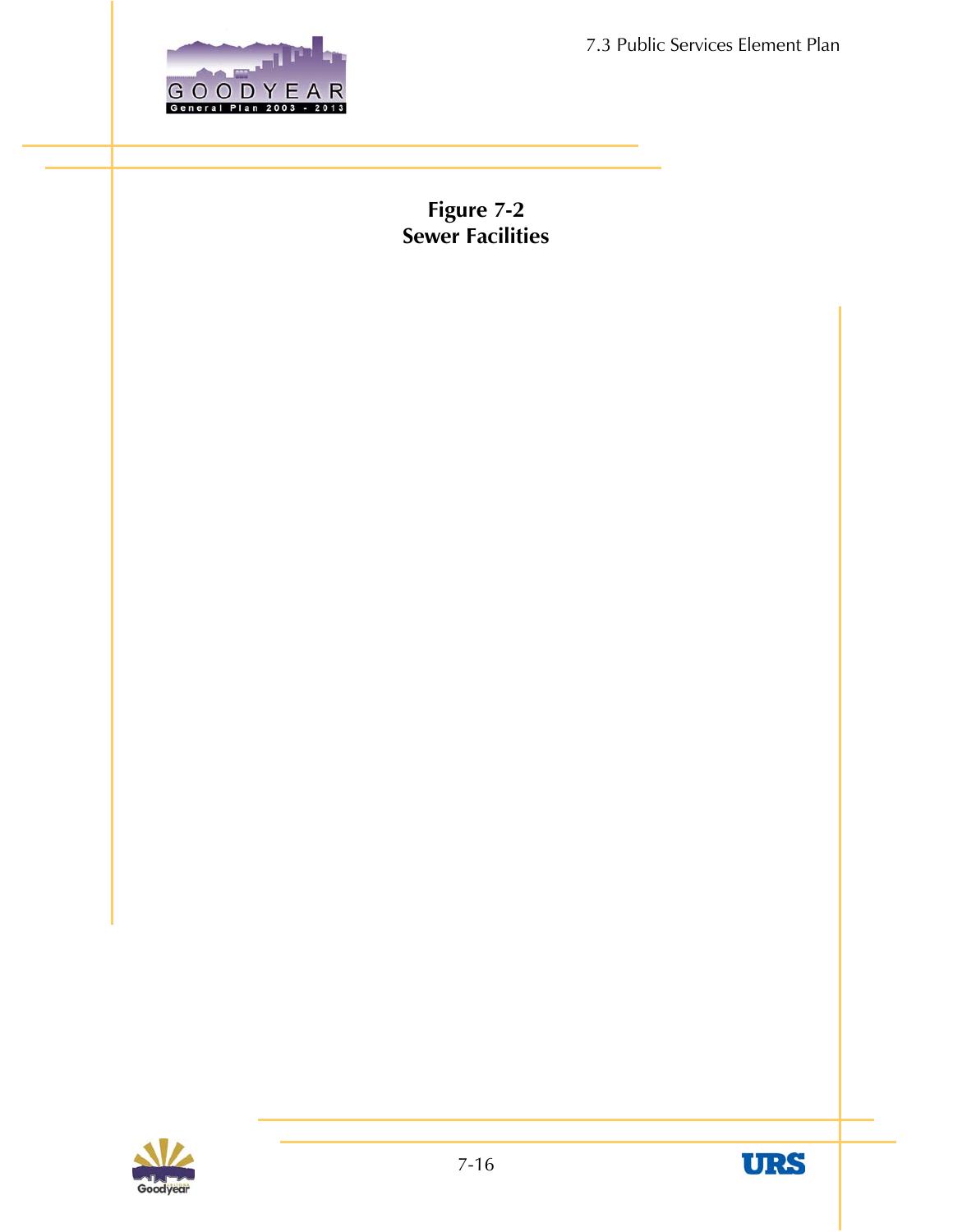

**Utilities Figure 7-3** 



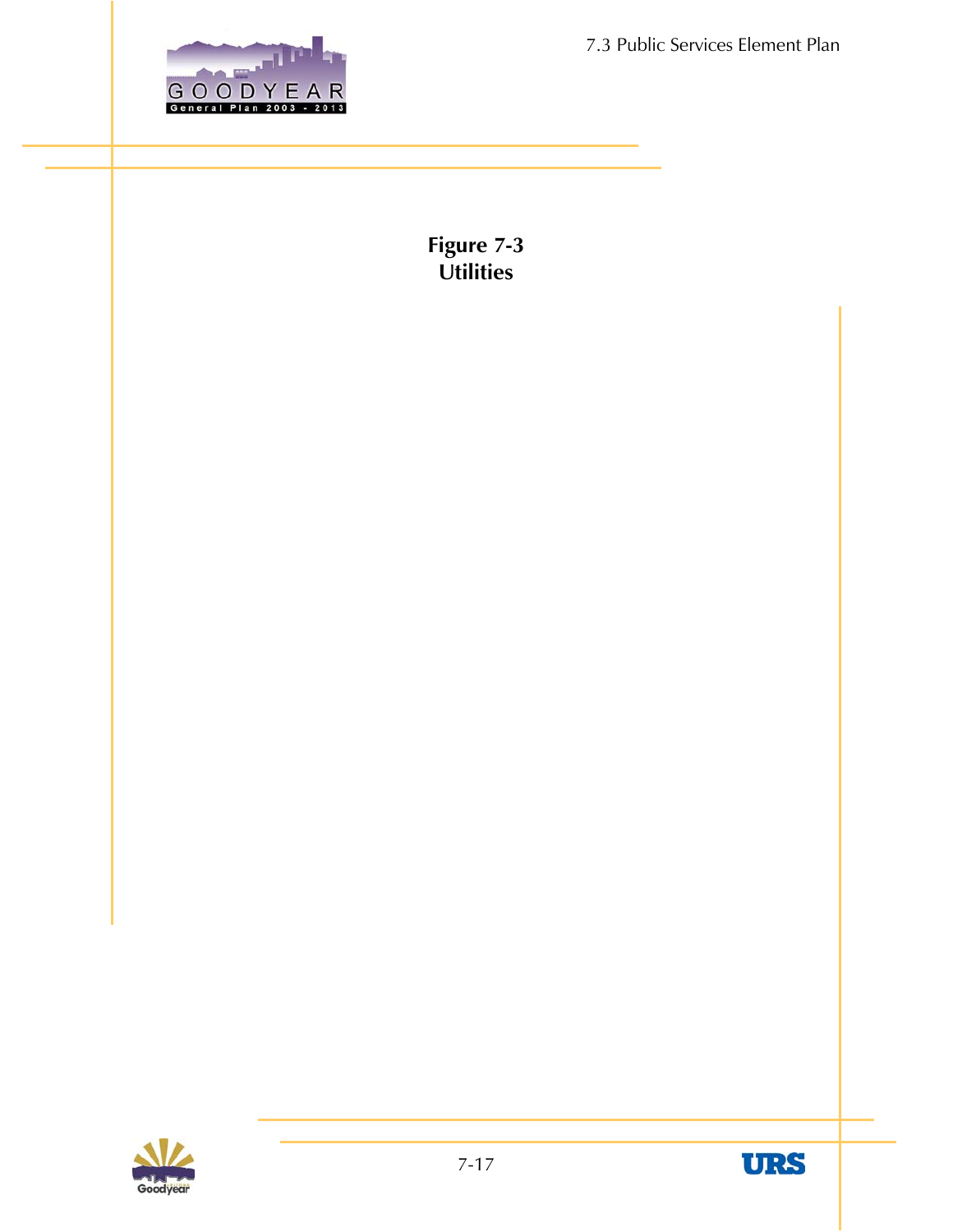

Rainbow WRF could expand to accommodate 16 mgd, thus the proposed Waterman WRF may not be required. If needed, the Waterman WRF will be located on the south side of the Queen Creek Road alignment, west of the Estrella Parkway alignment; it is in its conceptual design phase. The facility is xpected to be constructed within 10 years, with an initial design capacity that e yet to be determined. At full buildout, the facility is anticipated to have a iscapacity of 22.0 mgd.

In 1997, the City of Goodyear implemented a Water Resources Capital Improvement Plan. The plan identified 48 water and reclaimed water projects to be developed from 1997 to 2025 with a total estimated cost of over \$191 million.

The City, by contract, also collects all the solid waste from residents twice a week and transports it to the Glendale Landfill. The City also collects uncontained waste (e.g., green, appliances, etc.) and household hazardous waste on a scheduled basis. If constructed, the City may take advantage of the recently approved solid waste site in Buckeye (south of the Patterson Road alignment and approximately ten miles west of State Route 85) when it is operational and has a direct vehicular connection from the City. In the future, a waste transfer station will be located at the southeast corner of McDowell and Perryville Roads to combine solid waste into larger loads for transportation to landfill locations.

#### **Private Utilities**

Additional utilities such as natural gas, telephone and telecommunications, electricity, and a small portion of potable and irrigation water are provided by private entities within the planning area as shown on Figure 7-3, *Utilities*. Southwest Gas Corporation provides natural gas service to the City while Qwest and Cox Communications serve the telephone and telecommunications needs of their customers.

Arizona Public Service (APS), the Salt River Project (SRP), and Tucson Electric Power (TEP) provide existing electrical power in Goodyear, distributed through power lines oriented primarily east-west through the northern half of the planning area and north-south in the southern planning area. Proposed 500 kV, 230 kV, and 69 kV lines and substations administered by APS will address the increased electrical demands of the growing Goodyear population.